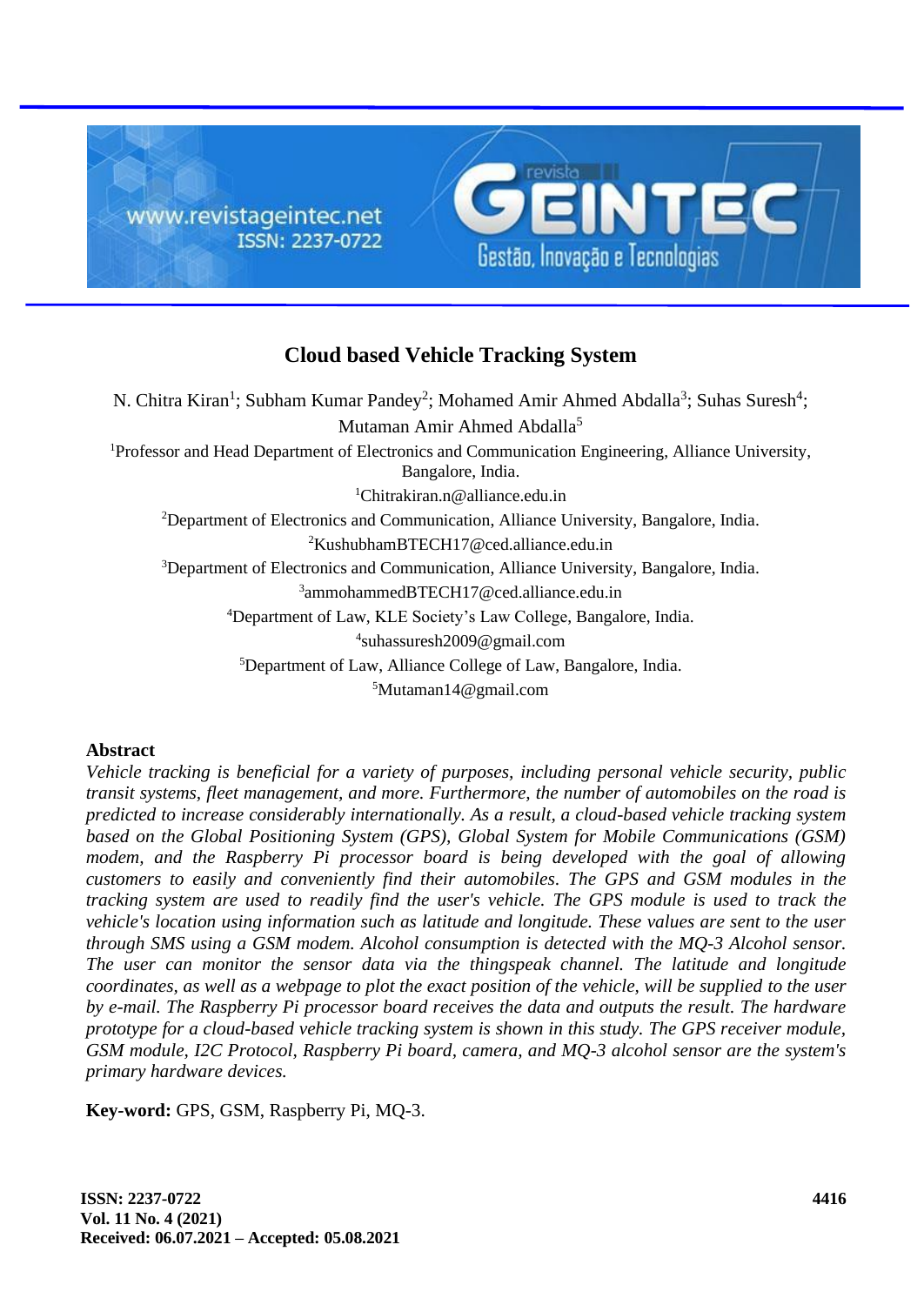#### **1. Introduction**

The vehicle tracking system is a complete fleet management and security solution. It is the technology that determines a vehicle's location using various techniques such as GPS and other navigation systems that operate via satellite and ground-based stations. Modern vehicle tracking systems employ GPS technology to track and position our vehicle anywhere on the planet, but other types of automatic vehicle location technologies are sometimes utilized as well. The vehicle tracking device is installed within the vehicle and offers accurate real-time location information. The data may also be stored and transferred to a computer for later study. This system is a necessity for tracking a car whenever the owner wishes to keep an eye on it, and it is becoming incredibly popular among those who own costly automobiles for theft prevention and recovery. The information gathered may be seen on electronic maps using software and the internet [1]. The system is equipped with cutting-edge hardware and software that allows it to monitor and locate vehicles both online and offline. A tracking system is made up of three major components: a vehicle unit, a fixed-based station, and a database with software [2]. The hardware component of the vehicle unit is a Raspberry Pi 3 b+, GPS, and GSM modem installed inside the vehicle to be tracked. The main component of the device is a modem that uses a GPS antenna to receive signals from the satellite. This modem then transforms the data and sends the car position information to a server through SMS [3]. The Fixed Based Station is made up of a wireless network system that receives and sends data to the data center. The base station has software and a map that may be used to locate the vehicle. The based station, which has an in-built Web server, offers maps of every city.

Database and software are applied to provide the position of each visiting area, which is kept in the database and afterward presented on a screen using Google maps [4]. We will provide a method for control and tracing urban transport vehicles using Raspberry Pi and GPS Antenna in this article. The GPS module, which is used to collect the vehicle's location, and the GSM modem, which is used to broadcast the position to the owner's mobile through SMS, are the two primary components of the vehicle tracking system. A notification with the location will also be sent via email. The Raspberry Pi processing board receives the values and generates the output. An image of the driver will be obtained using a Raspberry Pi camera. The data linked to the vehicle's position and time, as well as the alcohol sensor value, will be shown on the Thingspeak cloud by the vehicle's owner anywhere in the globe.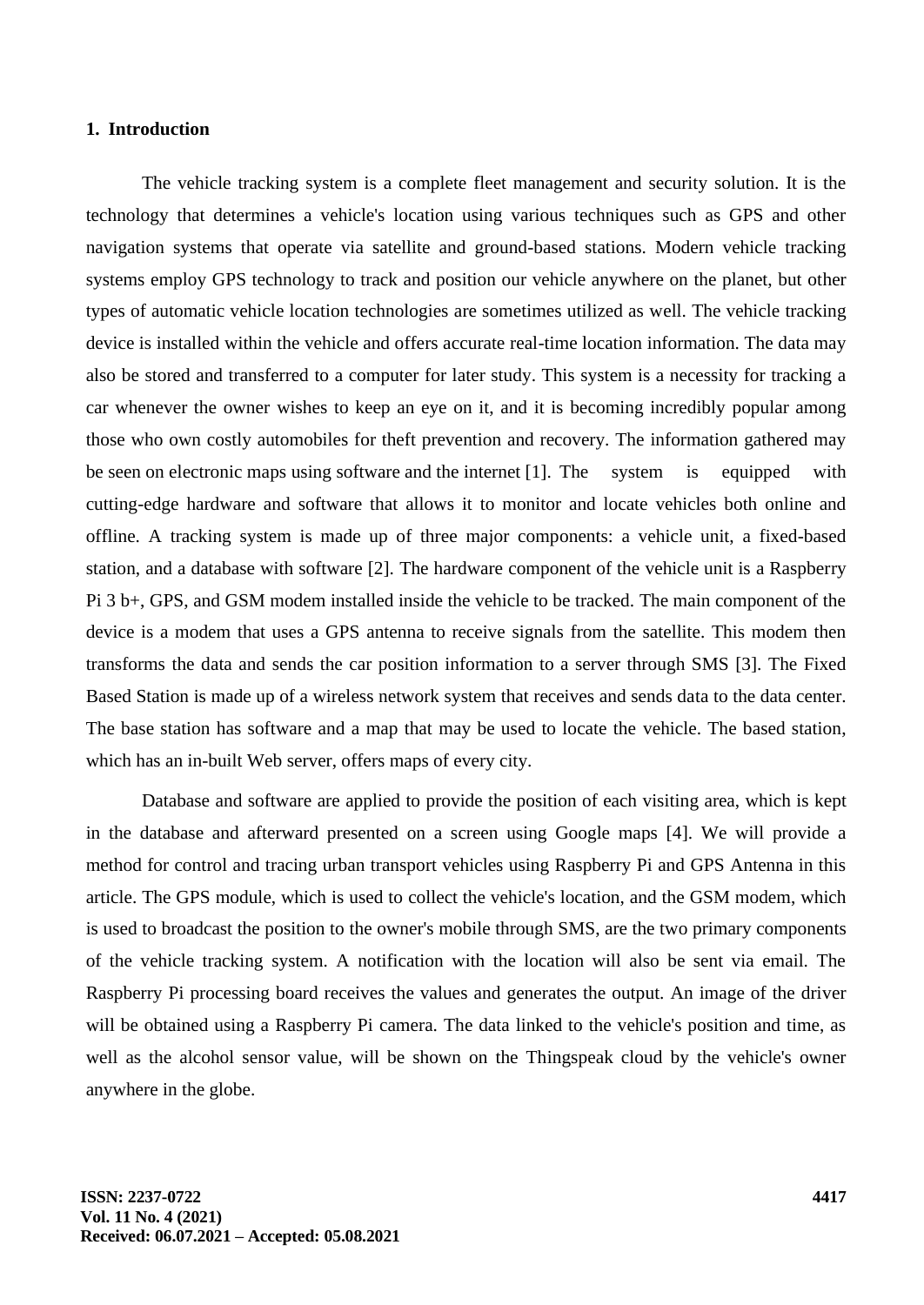### **2. Literature Review**

| Name of the project                                                                       | Name of the<br>Institute                              | Year | Page Link                                                                                        |
|-------------------------------------------------------------------------------------------|-------------------------------------------------------|------|--------------------------------------------------------------------------------------------------|
| <b>IoT Based Vehicle</b><br>Tracking and<br><b>Monitoring System</b><br>Using GPS and GSM | JNTUH,<br>Hyderabad                                   | 2019 | https://www.ijrte.org/wpcontent/uploads/<br>papers/v8i2S11/B12750982S1119.pdf                    |
| GPS and GSM<br><b>Vehicle Tracking</b><br>System                                          | Technologic-<br>al University,<br>Kyaukse,<br>Myanmar | 2019 | https://www.researchgate.net/publication/334123684<br>_GPS_and_GSM_Based_Vehicle_Tracking_System |
| Design and<br>Implementing of<br><b>Vehicle Navigation</b><br>System Using IoT            | Aeronautical<br>Engineering<br>Dundigal,<br>Hyderabad | 2017 | https://iopscience.iop.org/article/10.1088/1757-<br>899X/225/1/012262/pdf                        |

These three systems are quite similar to our work. In the first work, Arduino, GPS, GSM, IoT, MQ3, RFID, Thingspeak have been used. The second project work, they have used Arduino UNO, GSM module, GPS module, mobile, LCD. In the third work, GSM, GPRS, GPS, Temperature sensor, Raspberry Pi Gas Sensor and Android Mobile have been used.

The advantage of our work over the previous works is that by using Thingspeak cloud by the owner, calculation of the fuel and time arrival will be done which is the major advantage of this work. Using Raspberry Pi will provide information regarding vehicle identity, speed and position on a real-time basis which is important information for tracking vehicles.

## **3. Proposed Methodology**

This section will go through the components of a cloud-based vehicle tracking and warning system in depth. Figure 1 shows the vehicle tracking system's block diagram. GPS, GSM, Raspberry Pi board and MQ-3 Sensor are the hardware components. Thingspeak cloud is the software channel that is used in this work.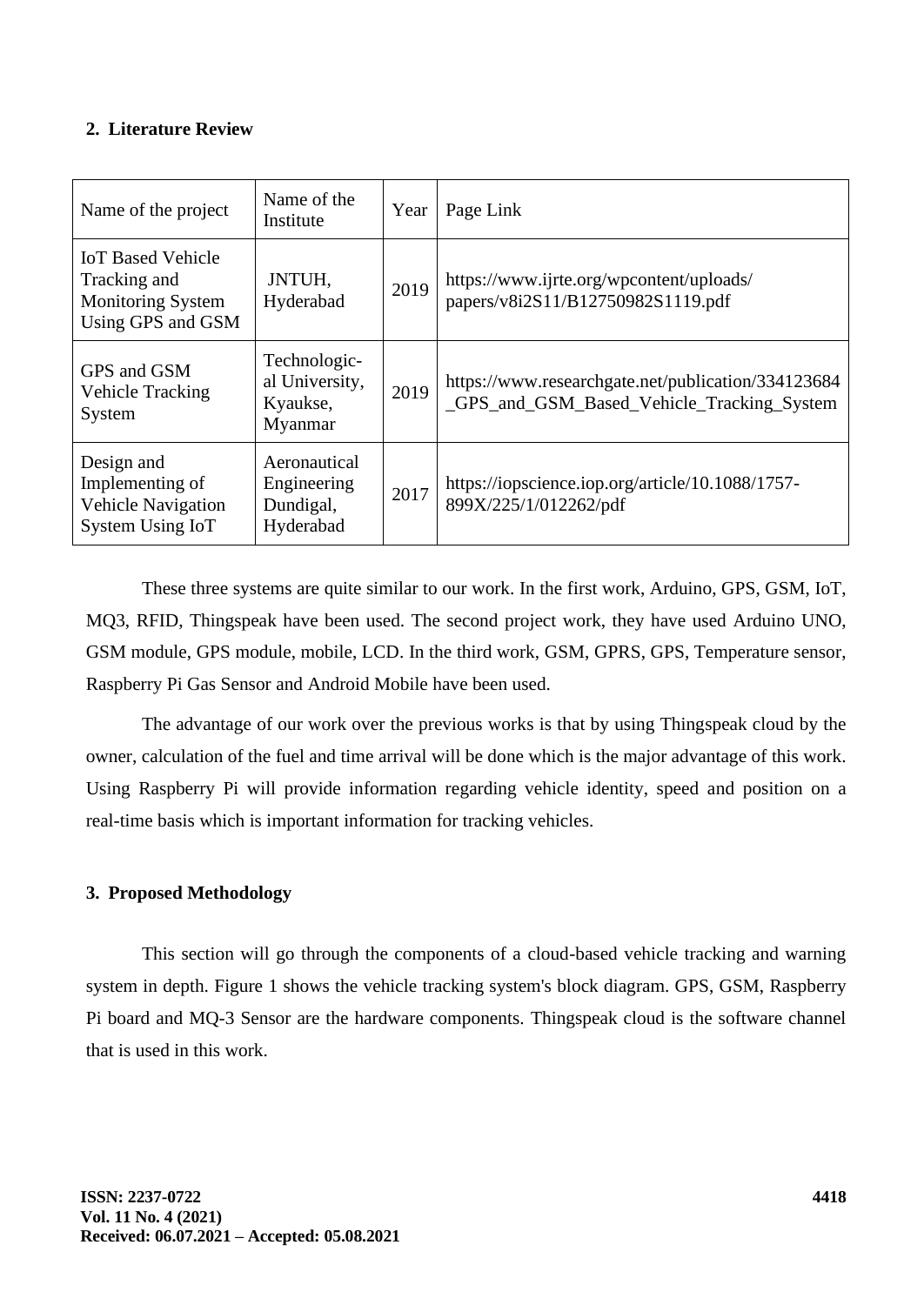

#### **System Description**

#### **1) Real-time GPS Vehicle Tracking System**

Position of the vehicle:

The vehicle's position will be recorded in terms of latitude and longitude.

Position coordinates will be transmitted into the raspberry pi database.

### **2) Raspberry Pi Camera**

The camera will capture the driver's face for security purposes. This data will be transmitted into the raspberry pi database.

### **3) MQ-3 Sensor**

The sensor will sense the presence of the alcohol. This data will be passed to the I2C protocol. And then passed into the raspberry pi database.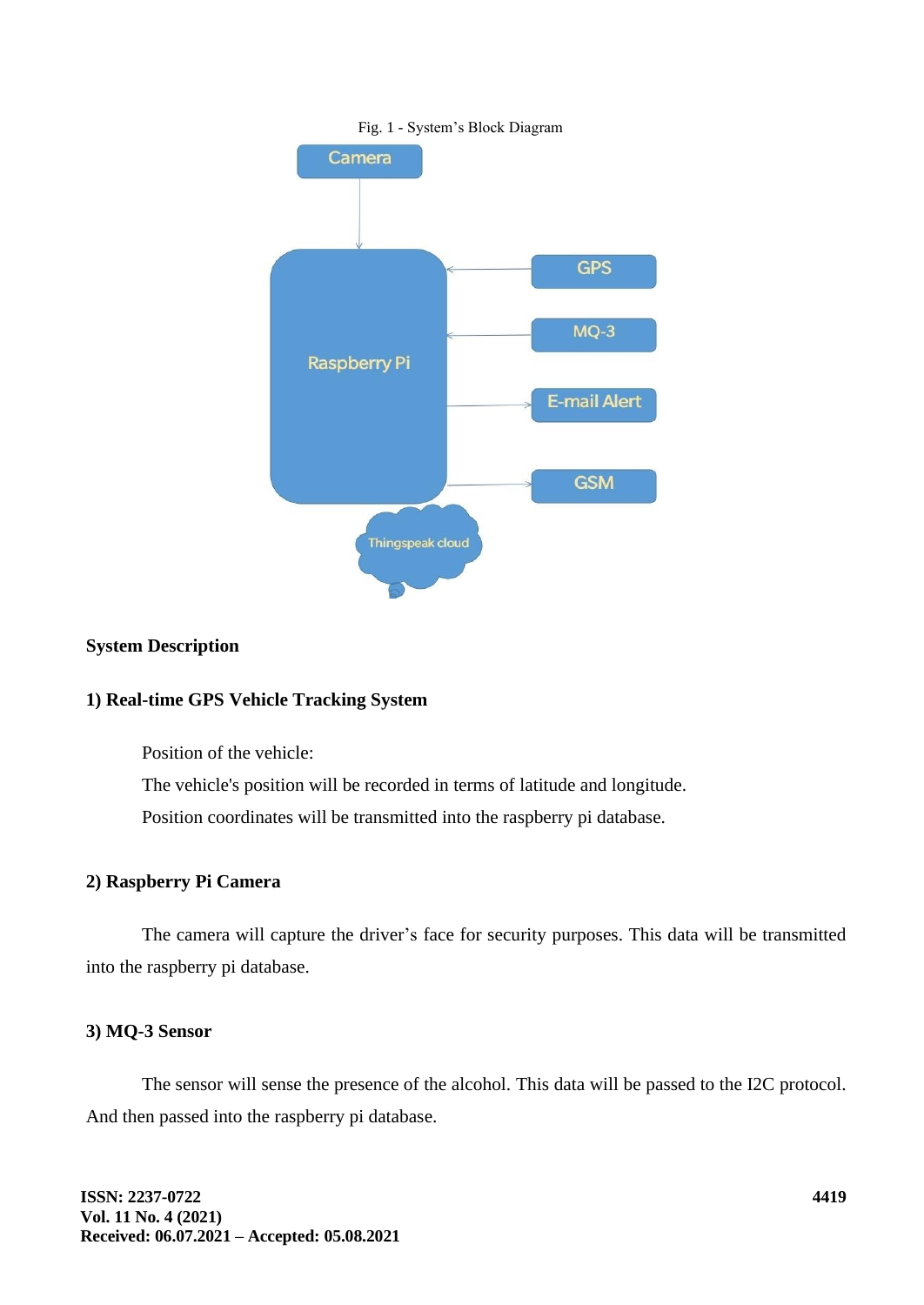#### **4) GSM**

The latitude and longitude coordinates will be transmitted from the raspberry pi to the GSM, then the coordinates along will date and time will be sent into the owner's phone in the form of SMS.

### **5) Raspberry Pi 3 B+**

Raspberry Pi is the heart of the model. All this data information will be stored in the raspberry pi database. We will be using python language, The python program that contains the raspberry pi database will be stored in the SD memory card.



Fig. 2 - Final Model

There are three ways to convey the data information to the owner of the vehicle:

### **A. An SMS Message that is Sent through the GSM**

An SMS message will be sent to the owner that contains the data information of the latitude ad longitude values along with the date and time. This message will be sent every 5 min.

Fig. 3 - SMS Message

Your vehicle is at location lat:13.7570666666666666 lon:77.5009433333333333 Date and Time:07\_Mar\_2021|17:19:23

**ISSN: 2237-0722 Vol. 11 No. 4 (2021) Received: 06.07.2021 – Accepted: 05.08.2021**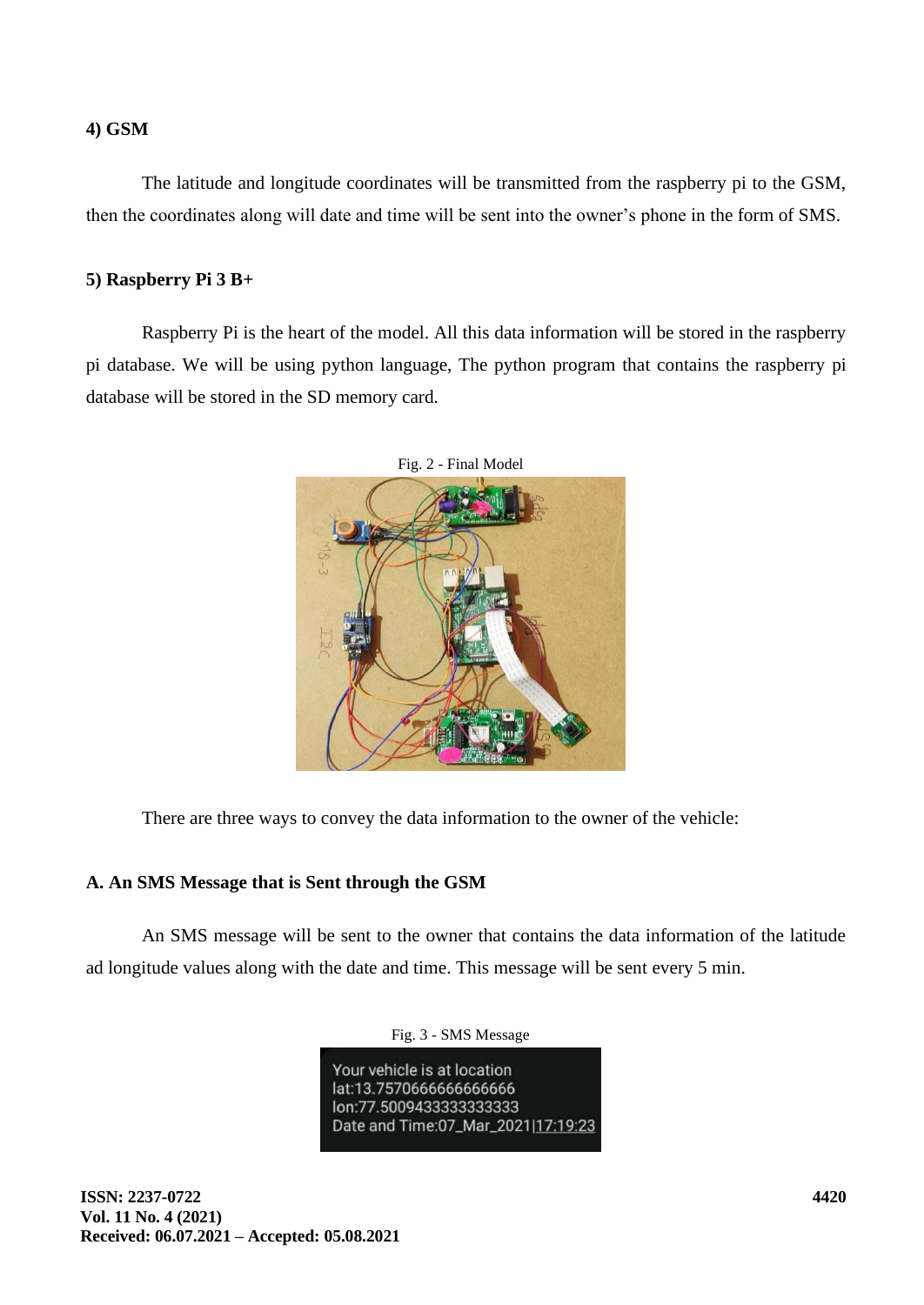### **B. Thingspeak Cloud**

The data information that contains the latitude and longitude values along with the alcohol sensor value are going to be displayed on the thingspeak channel. These data will be uploaded from the raspberry pi server. This message will be sent every 5 minutes.







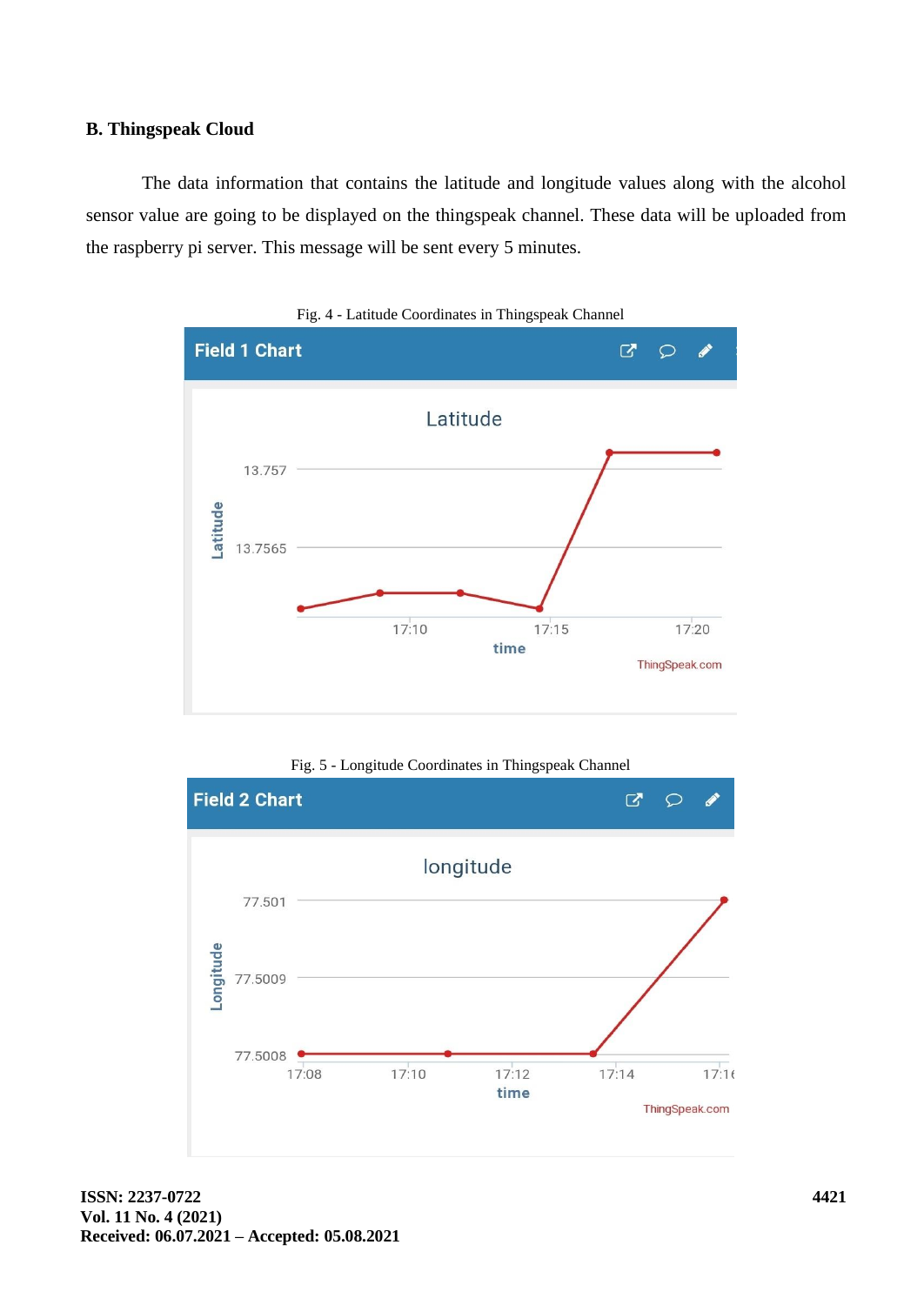

Fig. 6 - Alcohol Value Coordinates in Thingspeak Channel

#### **C. E-mail Message**

A website link that contains the real-time location of the vehicle along with the captured image of the driver will be shared to the owner's e-mail. This message will be sent every 5 min.

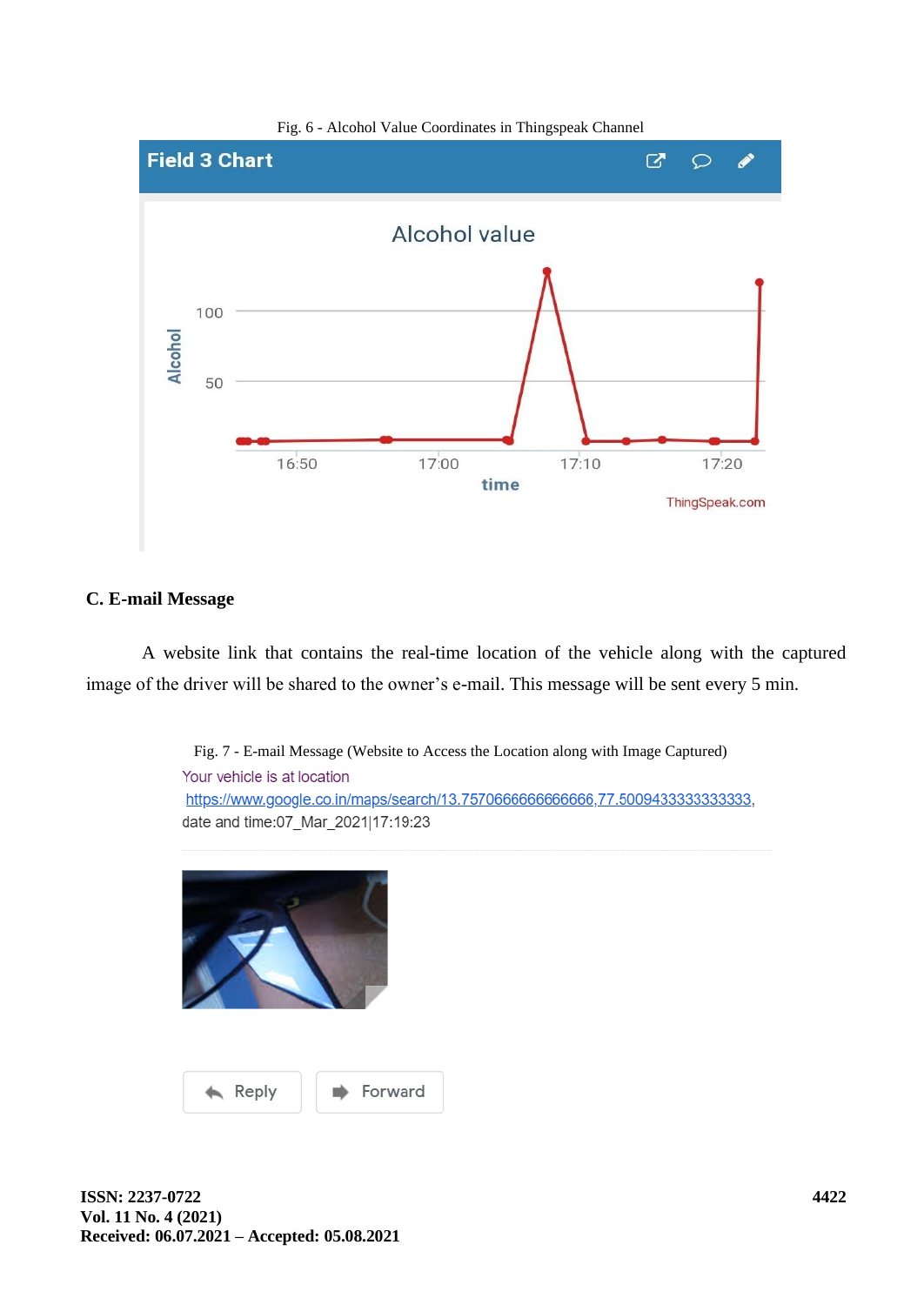

#### Fig. 12 - Location Plotted on Google Map

### **4. Result**

In this project, we introduced cloud-based vehicle tracking and alert system. This application mainly makes use of GPS, GSM, Raspberry Pi, Thingspeak cloud. With this application, a solution has been provided for tracking and monitoring public transportation vehicles. The Data related to the location of the vehicle and time along with the Date, MQ-3 sensor's value, the image captured by the Raspberry Pi camera are going to be uploaded to the thingspeak cloud, The position will be transmitted to the phone number via SMS. and as well as though an email. The Monitoring unit will access the database from the server to check the vehicle location. The location information present on the database will be plotted using Google maps on a monitoring device.

#### **5. Conclusion and Future Work**

Tracking systems nowadays the most important system for the person, which is the key reason why vehicle tracking systems are becoming increasingly prevalent, not just in metropolitan areas but also in small towns. This device is fully automated, allowing the user to conveniently monitor their vehicle at any time and from any place. People have discovered a practical way to keep an eye on their car without having to be in near proximity to it. This system keeps a tight grip on robberies and helps to prevent them to some degree. Basically, the GPS and GSM are used to track the vehicle, and the distance completed by it. In this paper. The user is able to access the position of their vehicle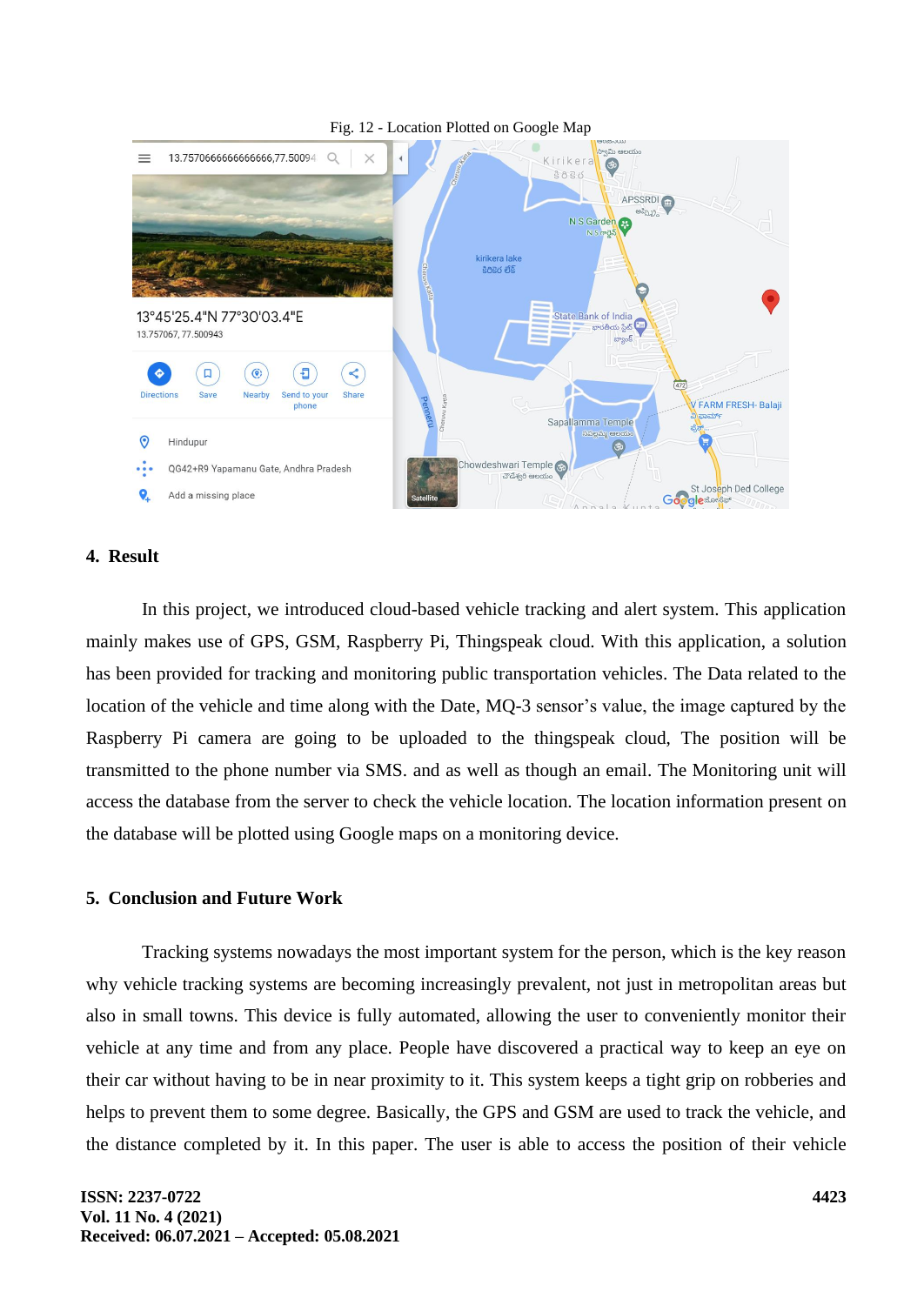every 5 min by receiving an SMS in terms of latitude and longitude by the use of GSM, and also can get the exact location from an email message that has a website of the live location. Vibration sensors will be used to identify traffic accidents automatically in the future. This sensor will first detect the incidents, after which the GSM module will report the vehicle's latitude and longitude position to the nearest ambulance.

### **References**

Akshatha S.A, *"GPS based vehicle tracking and monitoring system - a solution for public transportation",* Volume: 04 Issue: 04| Apr -2017.

Hazza Alshamisi, Veton Këpuska, *"Real-Time GPS Vehicle Tracking System",* 6(3), March 2017.

Jessica Saini, Mayank Agarwal, Akriti Gupta, Dr. Manjula R, *"Android app-based vehicle tracking using GPS and GSM",* volume 6, issue 09, September 2017.

Amol Dhumal, Amo Naikoji, Yutaka Patwa, Manali Shilimkar, Prof. M. K. Nighot, *"Survey Paper on Vehicle Tracking System using",* 3(11), November 2014.

Prashant Kokane, Sawant Kiran, Bhole Imran, Prof. Yogesh Thorat *"Review on Accident Alert and Vehicle Tracking System",* Vol. 3, Issue October - December 2015.

Akriti Gupta, Jessica Saini, Mayank Agarwal, *Android App Based Vehicle Tracking Using Gps and Gsm,* September 2017.

J.M.J. Jessie R. Balbin, Ramon G. Garcia, Mary Anne E. Latina, Ma. Anthonette S. Allanigue, Jan Kenneth D. Amman, Anthony Vil B. Bague, *"Vehicle Door Latch with Tracking and Alert System Based Hardware Control for Visibility and Security of Assets"* 2017.

Y. Izrailevsky and C. Bell, "Cloud Reliability", *IEEE Cloud Comput.,* 5(3), 39- 44, 2018.

N. Mangla, K Sushma, L Kumble," IPB-Implementation of Parallel Mining for Big Data", *Indian Journal of Science and Technology,* 2016.

Albert Alexe, R. Ezhilarasie, "Cloud Computing Based Vehicle Tracking Information Systems", *IJCST,* 2(1), March 2011.

Mohammad A. Al-Khedher, "Hybrid GPS-GSM Localization of Automobile Tracking System", *International Journal of Computer Science & Information Technology (IJCSIT),* Vol. 3, No.6, Dec-2011.

G. Kiran Kumar, A. Mallikarjuna Prasad, "Public Transportation Management Service using GPS-GSM", *International Journal of Research in Computer and Communication Technology, IJRCCT,* 1.

*"GSM/GPRS module",* https://www.sparkfun.com/products/9607

Chadil, N., Russameesawang, A., Keeratiwintakorn. P, Real-time tracking management system using GPS, GPRS and Google earth, *Electrical Engineering/Electronics, Computer, Telecommunications and Information Technology, 5th International Conference on, 1, IEEE,* 393-396, 2008.

Stalling, W., *"Cryptography and Network Security",* Pearson Education, sixth edition, 2014.